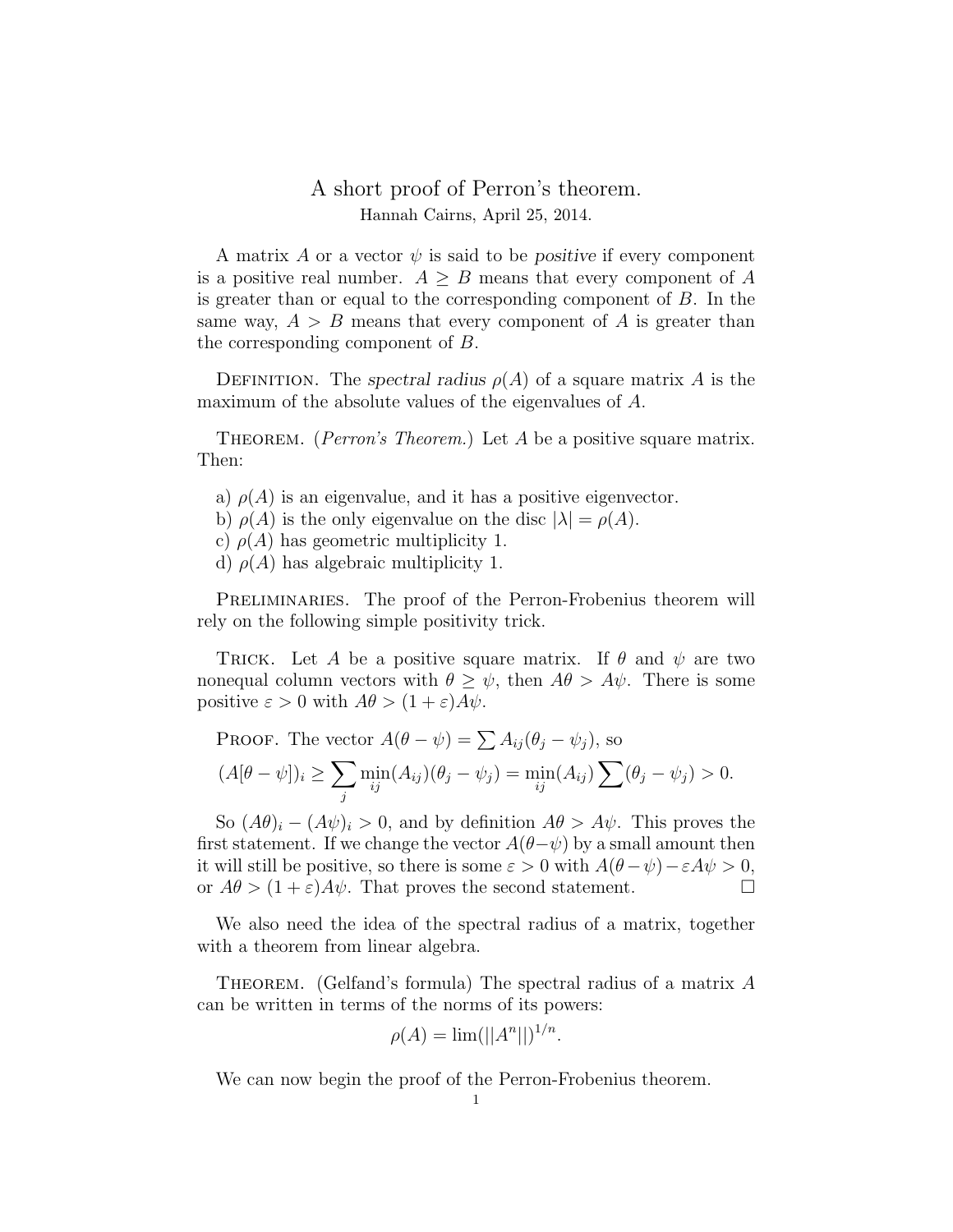PROOF.

2

## (a) A has  $\lambda$  as an eigenvalue, and  $\lambda$  has a positive eigenvector.

There is some eigenvalue  $\lambda$  with  $|\lambda| = \rho(A)$ . Let  $\psi$  be an eigenvector. Let  $\Psi$  be the vector with  $\Psi_j = |\psi_j|$ . Then

$$
(A\Psi)_i = \sum A_{ij} |\psi_j| \geq |\sum A_{ij}\psi_j| = |\lambda \psi_i| = \rho(A)\Psi_i,
$$

so  $A\Psi \geq \rho(A)\Psi$ .

If they are not equal, then by the positivity trick,  $A^2\Psi > \rho(A)A\Psi$ , and there is some positive  $\varepsilon > 0$  with  $A^2 \Psi \ge (1 + \varepsilon) \rho(A) A \Psi$ .

The matrix  $A$  is nonnegative, and so are all its powers  $A<sup>n</sup>$ , so multiplying both sides of the equation by  $A<sup>n</sup>$  preserves the inequality:

$$
A^{n+2}\Psi \ge (1+\varepsilon)\rho(A)A^{n+1}\Psi.
$$

This is true for every  $n$ , so

$$
A^{n+1}\Psi \ge (1+\varepsilon)\rho(A)A^n\Psi
$$
  
\n
$$
\ge ((1+\varepsilon)\rho(A))^2 A^{n-1}\Psi
$$
  
\n:  
\n
$$
\ge ((1+\varepsilon)\rho(A))^n A\Psi.
$$

Gelfand's formula tells us that

$$
\rho(A) = \lim_{n} ||A^n||^{1/n} \ge (1 + \varepsilon)\rho(A)
$$

which is a contradiction, so our assumption must have been mistaken. This means that the two vectors were equal:  $A\Psi = \rho(A)\Psi$ .

So  $|\psi|$  is also an eigenvector with eigenvalue  $\rho(A)$ . It is not only nonnegative but positive, because  $A|\psi| = \rho(A)|\psi|$  is positive.

(b) The only eigenvalue on the circle  $|\lambda| = \rho(A)$  is  $\rho(A)$ .

Suppose  $\lambda \neq \rho(A)$  is some other eigenvalue on the circle  $|\lambda| = \rho(A)$ . We will reach a contradiction. Repeat the reasoning from part (a) again: if  $\Psi = |\psi|$ , then we showed that  $A\Psi = \rho(A)\Psi$ , or

$$
\sum A_{ij}|\psi_j| = \left| \sum A_{ij}\psi_j \right|
$$

for every  $1 \leq j \leq n$ .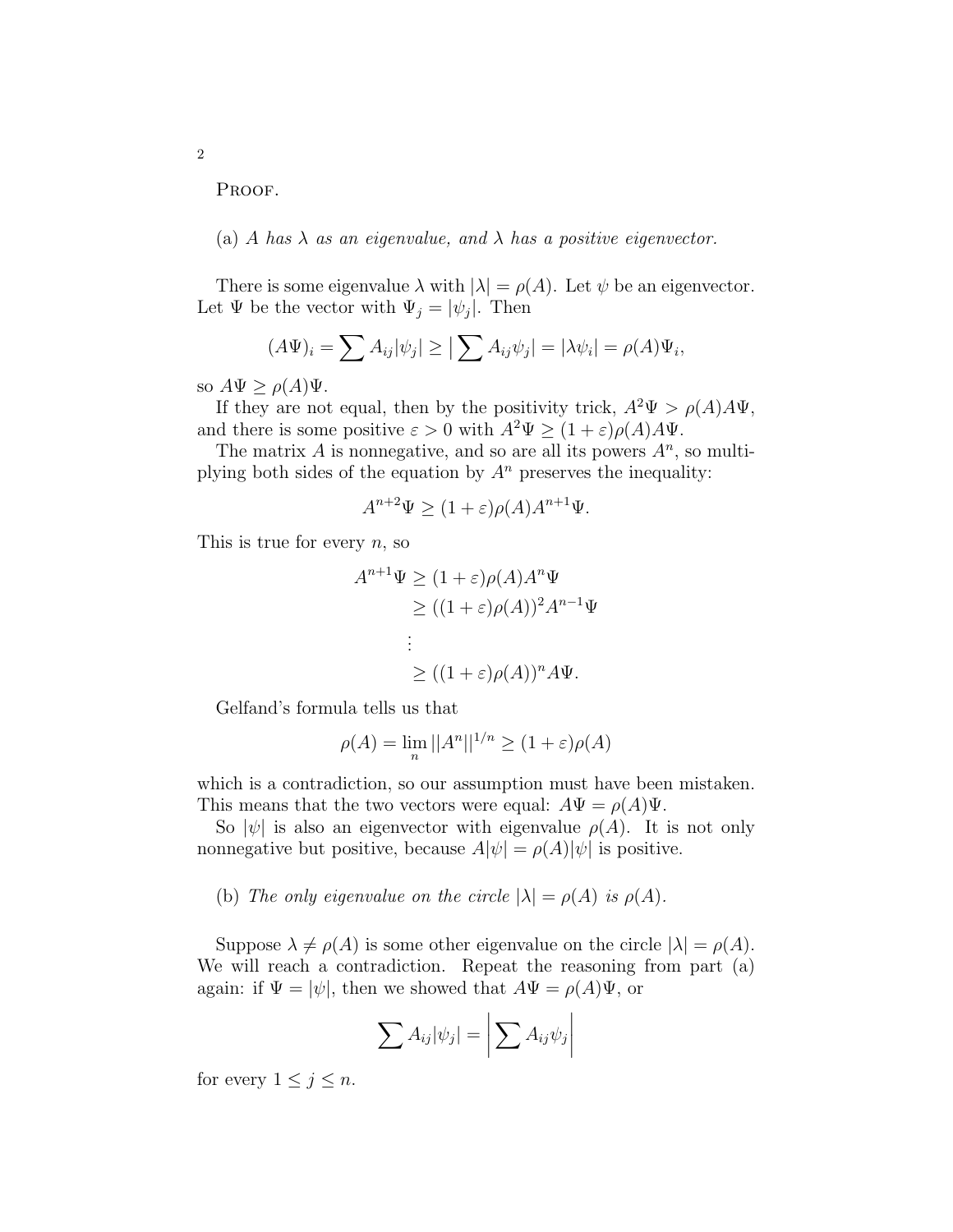LEMMA. Let A be a positive  $n \times n$  matrix. Let  $\psi$  be a vector in  $\mathbb{C}^n$ . Choose an index  $j$ . If

$$
\sum A_{ij}|\psi_j| = \bigg|\sum A_{ij}\psi_j\bigg|,
$$

then there is some  $c \in \mathbb{C}$  with  $c \neq 0$  so that the product  $c\psi$  is a nonnegative vector.

PROOF. If  $\psi = 0$ , then  $c = 1$  works. Suppose  $\psi$  is not zero. Square both sides and write  $|\sum A_{ij}\psi_j|^2 = (\sum A_{ij}\psi_j)\overline{(\sum A_{k\ell}\psi_\ell)}$ .

We get the equality

$$
\sum A_{ij} A_{k\ell} |\psi_j| |\psi_\ell| = \sum A_{ij} A_{k\ell} \psi_j \overline{\psi_\ell}.
$$

Subtract the right-hand side from the left:

$$
\sum A_{ij} A_{k\ell} (|\psi_j| |\psi_\ell| - \psi_j \overline{\psi_\ell}) = 0
$$

All of the coefficients  $A_{ij}A_{k\ell}$  are positive real numbers, and the term in parentheses has nonnegative real part, and positive real part unless  $\psi_i \overline{\psi_\ell} \geq 0$  for every pair j,  $\ell$ .

Then we can take  $c = \overline{\psi_{\ell}}$  for some index  $\ell$  where  $\psi_{\ell} \neq 0$ .

The conditions of the lemma hold, so  $c\psi > 0$  for some complex number  $c \neq 0$ . But this means that

$$
\lambda(c\psi) = c(\lambda\psi) = c(A\psi) = A(c\psi) \ge 0
$$

is positive, and  $c\psi > 0$ , so  $\lambda$  must be nonnegative.

But  $\rho(A)$  is the only nonnegative number on the circle  $|\lambda| = \rho(A)$ .

(c)  $\rho(A)$  has geometric multiplicity 1.

Suppose  $\psi$  is the positive eigenvector above and  $\psi'$  is a linearly independent eigenvector of the eigenvalue  $\rho(A)$ .

We can assume that  $\psi'$  is real; otherwise we take real and imaginary parts, and the parts are still eigenvectors, because A and  $\rho(A)$  are real. One of them must be linearly independent of  $\psi$ .

Let  $c > 0$  be chosen so that  $\psi - c\psi'$  is nonnegative and at least one entry is zero. It is not the zero vector, because  $\psi, \psi'$  are linearly independent. But

$$
\psi - c\psi' = \frac{A[\psi - c\psi']}{\rho(A)} > 0.
$$

We chose  $c$  so that at least one entry was zero, so this is a contradiction. Therefore, there cannot be two linearly independent eigenvectors, so  $\rho(A)$  has geometric multiplicity 1.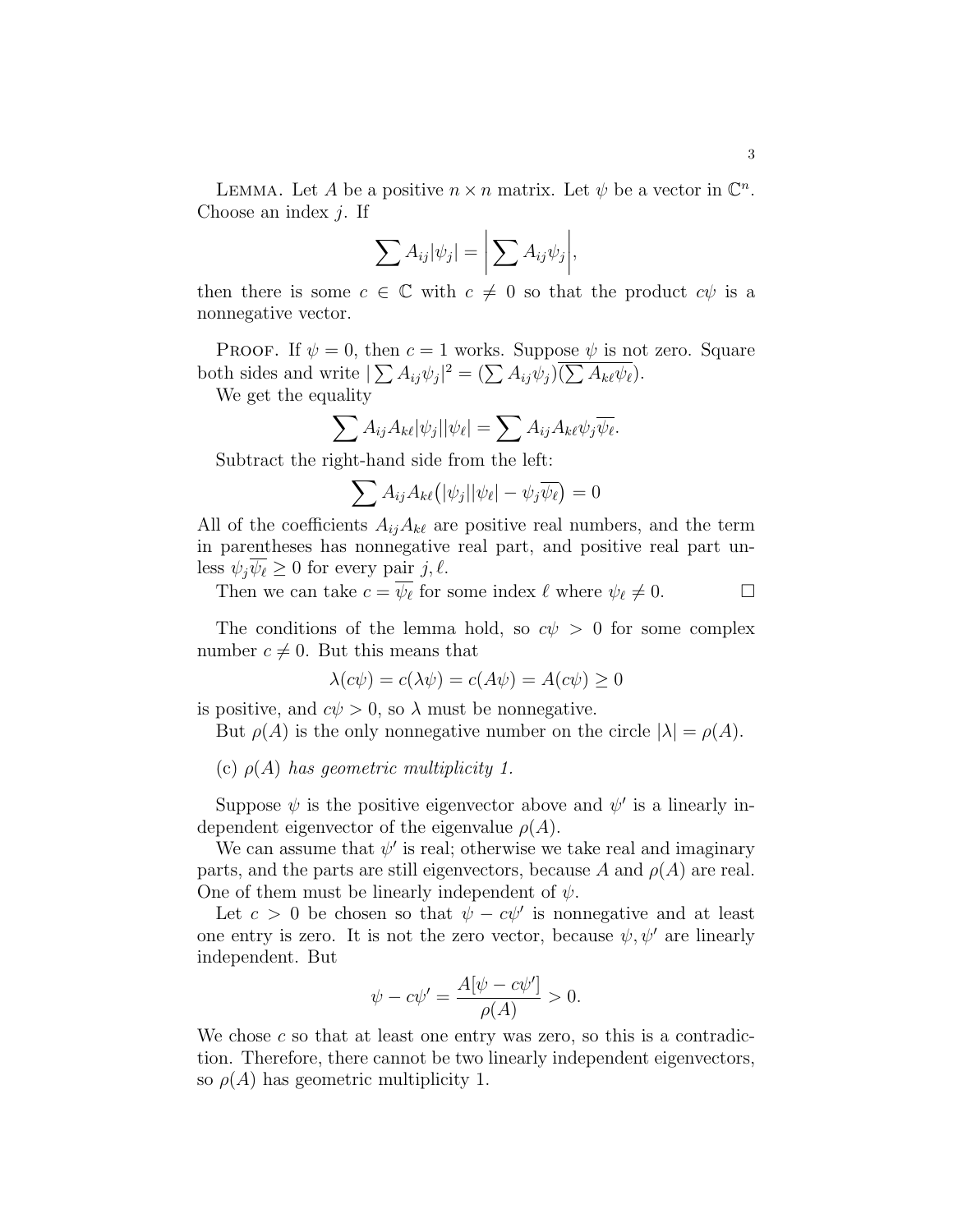## (d)  $\rho(A)$  has algebraic multiplicity 1.

As in previous parts, let  $\psi$  be a right eigenvector of  $\rho(A)$ . We now know that there is only one eigenvector and that it is positive.

Let  $\pi$  be a positive left eigenvector of  $\rho(A)$ . We can get such an eigenvector by applying (a) to  $A<sup>T</sup>$ .

This pair of eigenvectors allows us to decompose  $\mathbb{R}^n$  as a direct sum.

LEMMA. The space  $\pi^{\perp} = \{x \in \mathbb{R}^n : \pi x = 0\}$  is invariant under A.

PROOF. If  $\pi x = 0$ , then  $\pi Ax = (\pi A)x = \pi x = 0$ .

This space has dimension  $n-1$ , and  $\psi$  is a vector that is not in  $\pi^{\perp}$ , because

$$
\pi \psi = \sum \pi_j \psi_j > 0.
$$

Therefore,  $\mathbb{R}^n$  is the direct sum of span $\{\psi\}$  and  $\pi^{\perp}$ .

Let  $\psi_2, \ldots, \psi_n$  be a basis for the space  $\pi^{\perp} = \{x \in \mathbb{R}^n : \pi x = 0\}.$ Let  $X$  be the matrix

$$
X = \left[\psi \ \psi_2 \cdots \psi_n\right].
$$

Then  $XAX^{-1}$  leaves invariant the spaces  $X^{-1}$  span $\{\pi\}$  = span $\{e_1\}$ and  $X^{-1}\pi^{\perp} = \text{span}\{e_2, \ldots, e_n\}$ , so this change of basis turns A into a block diagonal matrix:

$$
X^{-1}AX = \begin{bmatrix} \rho(A) & 0\\ 0 & Y \end{bmatrix}
$$

for some matrix  $Y$ .

Suppose  $\lambda$  has algebraic multiplicity more than one. Then it must also be an eigenvalue of  $Y$ . But then  $Y$  must have an eigenvector for  $\rho(A)$  too, which makes two eigenvectors, which contradicts (b).

Therefore,  $\rho(A)$  has algebraic multiplicity one. This proves part (d).

Finally, we can easily extend the theorem to the case where A is nonnegative and has a positive power  $A^m$ .

THEOREM. *(Perron-Frobenius theorem.)* The statements (a), (b), (c), (d) are also true for nonnegative matrices A so that some power  $A<sup>m</sup>$  is positive.

**PROOF.** Let  $\lambda_1, \ldots, \lambda_n$  be the eigenvalues of A, counted with algebraic multiplicity. Suppose  $\lambda_1$  has the largest absolute value.

Then the eigenvalues of  $A^m$  are  $\lambda_1^m, \ldots, \lambda_n^m$ , where  $\lambda_1^m$  is the largest in absolute value. Perron's Theorem tells us that  $\lambda_1^m$  is positive, and it has